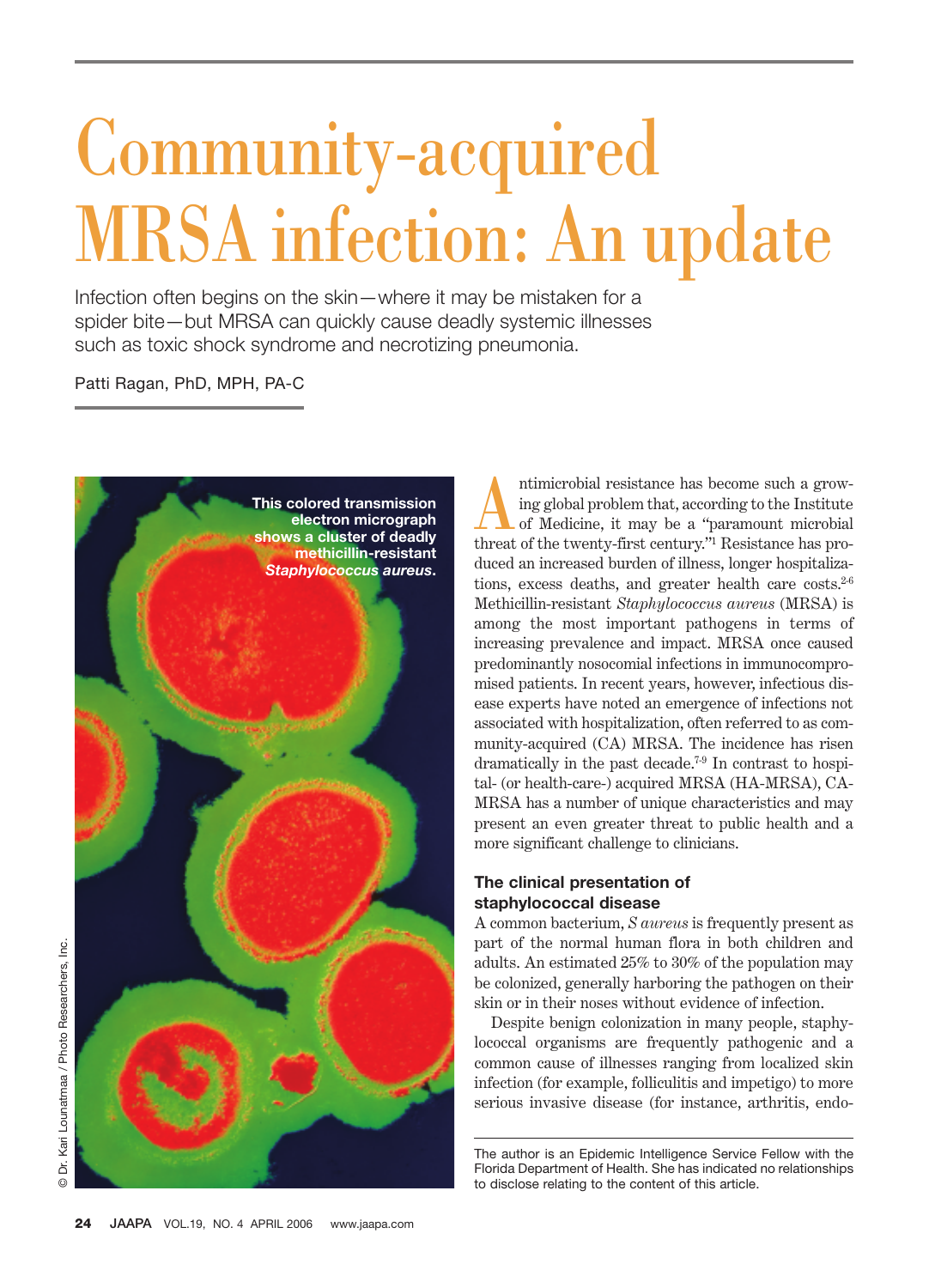carditis, pneumonia, and septicemia). Staphylococcal bacteria also cause surgical wound and prosthetic implant infections. In some cases, they produce toxins and virulence factors such as superantigens, leading to such unique illnesses as toxic shock syndrome and staphylococcal scarlet fever.

While CA-MRSA primarily causes skin and soft tissue infections, it can cause serious invasive infection (see Table 1, page 26). Patients with skin infections may assume they have a spider bite because of the appearance of the initial lesion, which manifests as a red papule, plaque, or indurated nodule that spreads outward. In one community cohort of 14 patients presenting with necrotizing fasciitis, MRSA, a previously rare cause, was implicated.10 Concern is also mounting that cases of community-acquired pneumonia associated with influenza and caused by MRSA are on the rise.<sup>9,11</sup>

#### **Methicillin resistance**

Although most staphylococcal infections initially responded readily to penicillin G, a strain was soon isolated that produced beta-lactamase (penicillinase). The initial sporadic resistance spread rapidly, and in the early 1960s it led to the development of semisynthetic penicillinase-resistant antimicrobials such as methicillin, nafcillin, oxacillin, and cloxacillin. Methicillinresistant strains of *S aureus* were identified shortly thereafter. <sup>12</sup> Subsequently, during the 1970s and 1980s, MRSA emerged as one of the greatest challenges in inpatient settings because of its multidrug resistance.

Several classes of antimicrobials—including macrolides, aminoglycosides, fluoroquinolones, tetracyclines, and lincosamide antibiotics such as clindamycin—may be ineffective against HA-MRSA. Vancomycin, a glycopeptide antibiotic, remains the mainstay treatment; however, some strains of HA-MRSA have shown reduced susceptibility to this drug as well.<sup>5,13,14</sup> In contrast, CA-MRSA, which has been surfacing in communities over the past decade, demonstrates a susceptibility pattern more consistent with methicillin-sensitive *S aureus* in that it is typically susceptible to multiple nonbeta-lactam antibiotics,15 including clindamycin, tetracyclines, and trimethoprim-sulfamethoxazole (TMP- $SMX$ ).<sup>9</sup>

CA-MRSA has a novel element, SCCmec type IV, not typically found in the nosocomial isolates, and this may account for the transformation of normal staphylococcal flora into MRSA.16 The genotypes of CA-MRSA also differ, with the most prevalent strain identified as USA 300.9 The Panton-Valentine leukocidin virulence factor, found in only  $2\%$  to  $3\%$  of staphylococcal strains,<sup>4</sup> is associated with necrotizing pneumonia and skin and soft-tissue infections and is more likely to be found in CA-MRSA (see Table 2, page 26).6,9,15,17,18 *Continued on page 26*

## **CME**

Earn Category I CME credit by reading this article and the article beginning on page 30 and successfully completing the post-test on page 37. Successful completion is defined as a cumulative score of at least 70% correct.

This material has been reviewed and is approved for 1 hour of clinical Category I (Preapproved) CME credit by the AAPA. The term of approval is for 1 year from the publication date of April 2006.

#### **Learning objectives**

- Describe the colonization and clinical presentation of staphylococcal disease
- Discuss the development of methicillin-resistant *Staphylococcus aureus* (MRSA) and how community-acquired MRSA differs from hospital-acquired **MRSA**
- Review features of the history, physical examination, and laboratory assessment in patients infected with CA-MRSA
- Outline antibiotic selection for CA-MRSA infection and the crucial role played by patient education and prevention

#### **IN THIS ARTICLE**

#### **Key Points**

- *Staphylococcus aureus* is a common bacterium, frequently present as part of the normal human flora in both children and adults.
- Despite benign colonization in many persons, staphylococcal organisms are frequently pathogenic and a common cause of illness, ranging from localized skin infection to more serious invasive disease.
- CA-MRSA infections are increasingly being identified in both outpatient and inpatient settings. An estimated 8% to 20% of all MRSA infections are community acquired, a number that is expected to increase significantly over the next decade.
- Culture and susceptibility testing should guide the choice of antibiotics for treating the patient with CA-MRSA infection.

#### **Competencies**

| 50 |
|----|
|    |
|    |

For an explanation of competencies ratings, see the table of contents.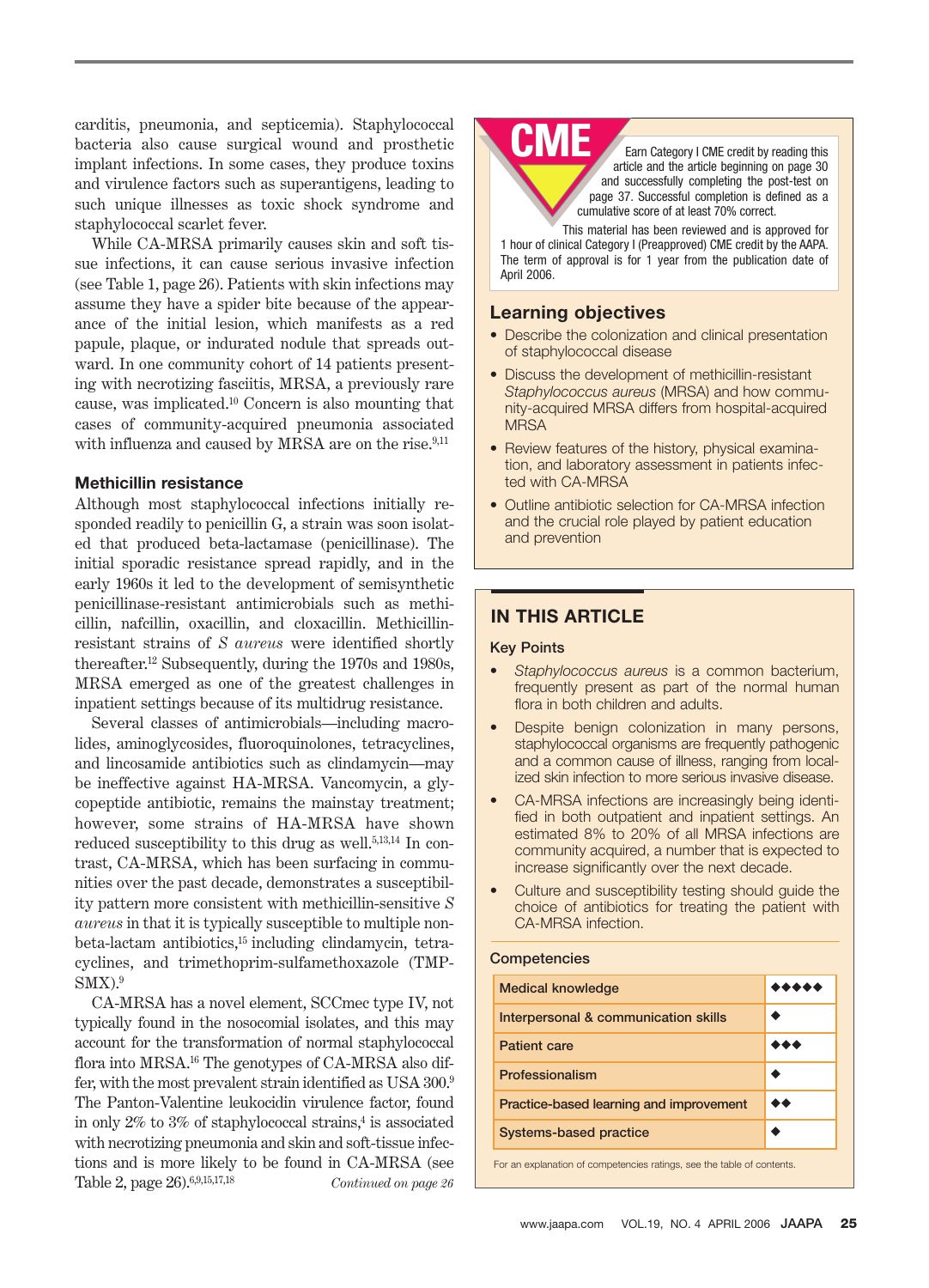#### **TABLE 1**

#### **Clinical manifestations of CA-MRSA infection**

**Skin and soft tissue infections\***

Abscesses

**Cellulitis** 

Furuncles/carbuncles

Traumatic wound infections

#### **Other infections**

Necrotizing fasciitis

Necrotizing pneumonia

Sepsis/bacteremia

**Sinusitis** 

Urinary tract infections

\*Typically associated with pus, pain, warmth, and tenderness. Data from Miller LG et al,<sup>10</sup> Osterweil N,<sup>11</sup> Zetola N et al,<sup>15</sup> and Fridkin SK et al.

#### **TABLE 2**

#### **Distinguishing HA-MRSA from CA-MRSA**

|                                                                                                                         | <b>HA-MRSA</b>                                                  | CA-MRSA                                        |
|-------------------------------------------------------------------------------------------------------------------------|-----------------------------------------------------------------|------------------------------------------------|
|                                                                                                                         | SCCmec types <sup>*</sup> 1, II <sup>†</sup> , III <sup>†</sup> | SCCmec type <sup>*</sup> IV                    |
|                                                                                                                         | Genotype: USA 100                                               | Genotype: USA 300                              |
|                                                                                                                         | Panton-Valentine<br>leukocidin (PVL)<br>virulence factor rare   | PVL common                                     |
|                                                                                                                         | Multidrug resistance                                            | Selective beta-lactam<br>antibiotic resistance |
|                                                                                                                         | Multiple infection sites                                        | Primarily skin and<br>soft tissue infection    |
| * Distinguished on the basis of size and genetic composition.<br><sup>†</sup> Associated with multiple drug resistance. |                                                                 |                                                |

### **Differentiating HA-MRSA from CA-MRSA:**

#### **The CDC criteria**

Initially a problem in tertiary care centers, MRSA is now endemic in other institutional settings, including community hospitals, nursing homes, and rehabilitation centers. CA-MRSA infections are also increasingly being identified in both outpatient and inpatient settings.8 An estimated 8% to 20% of all MRSA infections are community acquired,19 and these percentages are expected to continue to increase significantly over the next decade.

While HA-MRSA and CA-MRSA are epidemiologically and microbiologically different,<sup>20-22</sup> distinguishing between them remains problematic without a consistent case definition. According to the CDC, MRSA infection is considered to be community acquired if

- Diagnosis is made in the outpatient setting or a positive culture result is obtained within 48 hours of hospitalization
- There is no history of MRSA infection or colonization
- There is no history in the past year of hospitalization; admission to a nursing home, skilled nursing facility, or hospice; dialysis; or surgery
- The patient has no permanent indwelling catheters or medical devices that pass through the skin into the body.23

In the United States, CA-MRSA was first reported in 1982 in a large, urban Michigan hospital. The infection was found in a cluster of 40 persons, including 24 who were injection-drug users.5 Subsequent CA-MRSA outbreaks have been reported throughout the United States in children (including those in day care centers),<sup>7,24</sup> military recruits,<sup>25</sup> Alaskan natives,<sup>26,27</sup> Pacific Islanders,28 athletes including wrestlers, fencers, football players, and others),29,30 men who have sex with other men,<sup>31</sup> and prison inmates.<sup>32</sup>

#### **Diagnosis**

Since CA-MRSA causes a range of illnesses, the clinician should target questions to the area of interest, with consideration of systemic manifestations. To differentiate between CA-MRSA and other etiologies, query all patients about a history of MRSA infection, hospitalization or skilled nursing facility admission within the past year, underlying comorbidities, and the risk factors detailed in Table 3 (page 28).<sup>23</sup> Other clues that may suggest infection with CA-MRSA are failure of a skin infection to respond to a beta-lactam antibiotic, recurrent skin infections, and multiple persons presenting with skin infections at the same time (see Figures 1 and 2, and Figure 3, page 28).

For localized skin and soft tissue infections, a focused physical examination may be sufficient. For more invasive disease, perform a complete physical examination, paying particular attention to signs of bacteremia or systemic disease.

In addition to the history and physical examination, laboratory evaluation of patients with suspected CA-MRSA infection should include culture and susceptibility (C&S) testing. While not routinely indicated, pulsedfield gel electrophoresis can demonstrate characteristic genetic differences among isolates, and polymerase chain reaction amplification can detect virulence and enterotoxin genes.33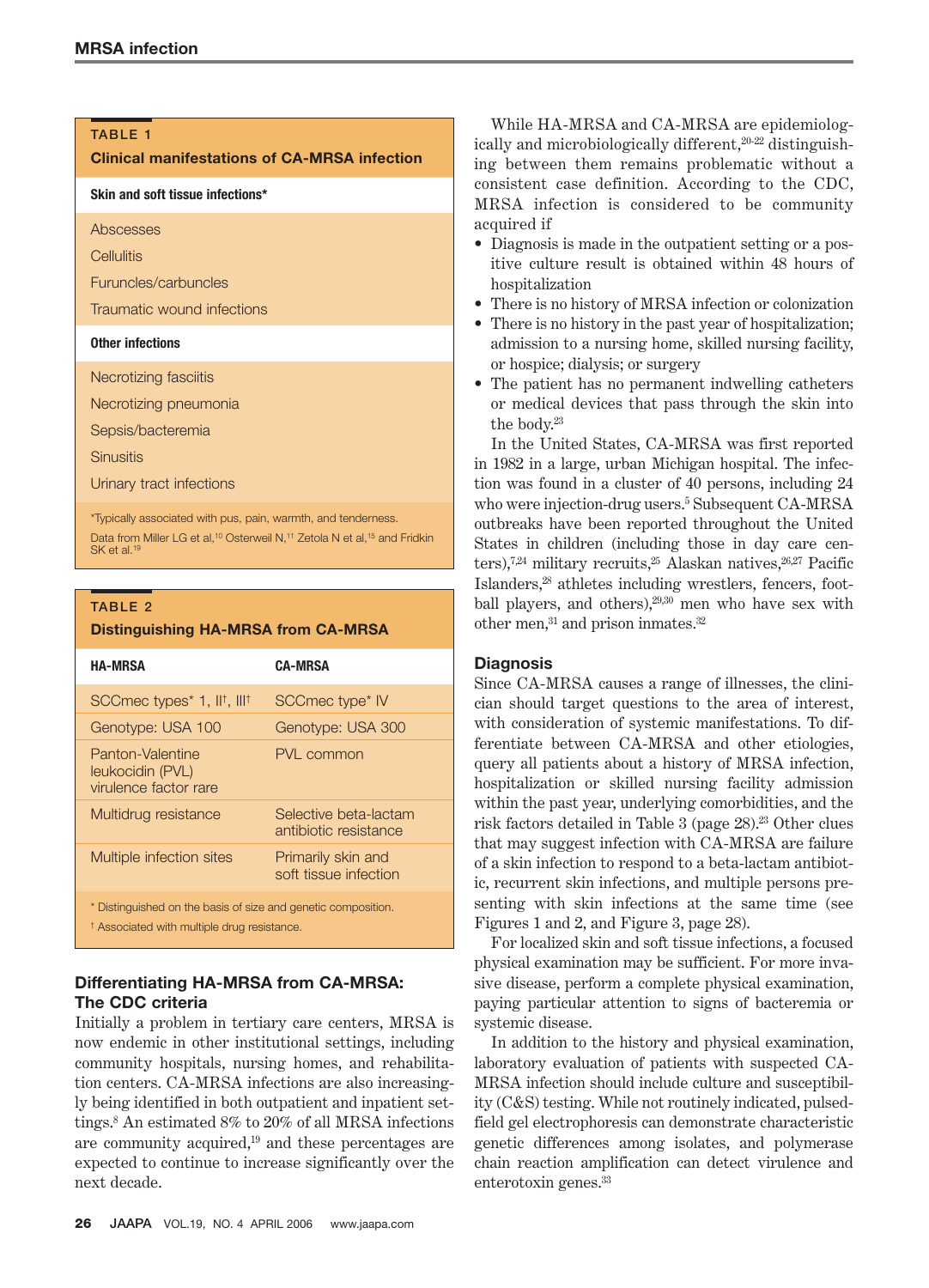#### **Treatment**

The emergence of CA-MRSA presents several challenges to clinicians.34 The routine empiric use of betalactam antibiotics as first-line treatment for staphylococcal infections is no longer warranted. Rather, knowledge of local epidemiology and C&S results should guide treatment. For localized skin infections caused by CA-MRSA, incision and drainage (I&D) without antibiotic therapy may be effective.

For serious or more complicated infections, antibiotics are the treatment of choice. It is important to monitor therapeutic response; instruct patients to contact you if they do not see improvement within 48 to 72 hours, if the infection progresses, or if fever or other signs of systemic disease develop. Educate patients about the importance of completing the entire course of drug therapy, and remind them to report any significant side effects. Also, instruct them in personal hygiene, appropriate wound care, and the importance of not sharing contaminated items with members of the household.

**TMP-SMX** is widely used to treat CA-MRSA infections in outpatient settings. Ninety-five percent of isolates are susceptible to this agent, although resistance has been noted in some areas.<sup>7</sup> In cutaneous infections, prompt I&D followed by a course of treatment with TMP-SMX—in combination with rifampin to diminish the likelihood of the development of resistance—is a good choice for patients not allergic to sulfa drugs. Never use rifampin as monotherapy since rapid resistance develops.5

**Clindamycin** is also a good choice for susceptible infections. While many CA-MRSA isolates are susceptible to clindamycin on standard susceptibility testing, concern has arisen that inducible isolates with a greater rate of mutations may result in development of resist-

**FIGURE 1**

**Furuncle**



**Also known as a carbuncle or boil, a furuncle caused by infection with MRSA often originates in a hair follicle and usually contains pus.**

ance during therapy.5 A limitation of standard susceptibility testing is that it does not evaluate for this possibility. However, a simple laboratory test, the erythromycin-clindamycin "D-zone" evaluation, can identify strains that are likely to become resistant.35 This test should be requested at the time of culture.

**Fluoroquinolones** should be prescribed with caution. Even though many isolates are susceptible to ciprofloxacin,7 the use of fluoroquinolones in the treatment of MRSA infections is associated with rapid development of resistance. However, the newer fluoroquinolones, such as moxifloxacin and gatifloxacin, may have a role in complicated skin and soft tissue infections in patients who are allergic to penicillin.5

**Tetracyclines**, including minocycline and doxycycline, may also be considered for treatment of mild to moderate skin and soft tissue infections.15,18 These agents can also be used in conjunction with rifampin.

**Vancomycin** has long been the mainstay therapy for serious MRSA infections, although strains of glycopeptide-intermediate-susceptible *S aureus* and vancomycinresistant *S aureus* have been identified in a few states. In this case, newer antibiotics such as linezolid, daptomycin, or quinupristin-dalfopristin are indicated.5,34

**Linezolid** was approved for use in 2000. It has demonstrated effectiveness against a number of gram-positive and selected anaerobic infections, including disease caused by MRSA, although there was some resistance. In clinical trials, linezolid was as effective as vancomycin in treating MRSA infections.36 Indications include the treatment of nosocomial pneumonia caused by MRSA as well as serious skin and skin structure infections.

**Daptomycin** was approved in 2003 for use in complicated skin and soft tissue infections. It is active



**An abscess due to MRSA is seen on the knee of a prison inmate. Transmission of communityacquired MRSA has been reported within prisons.**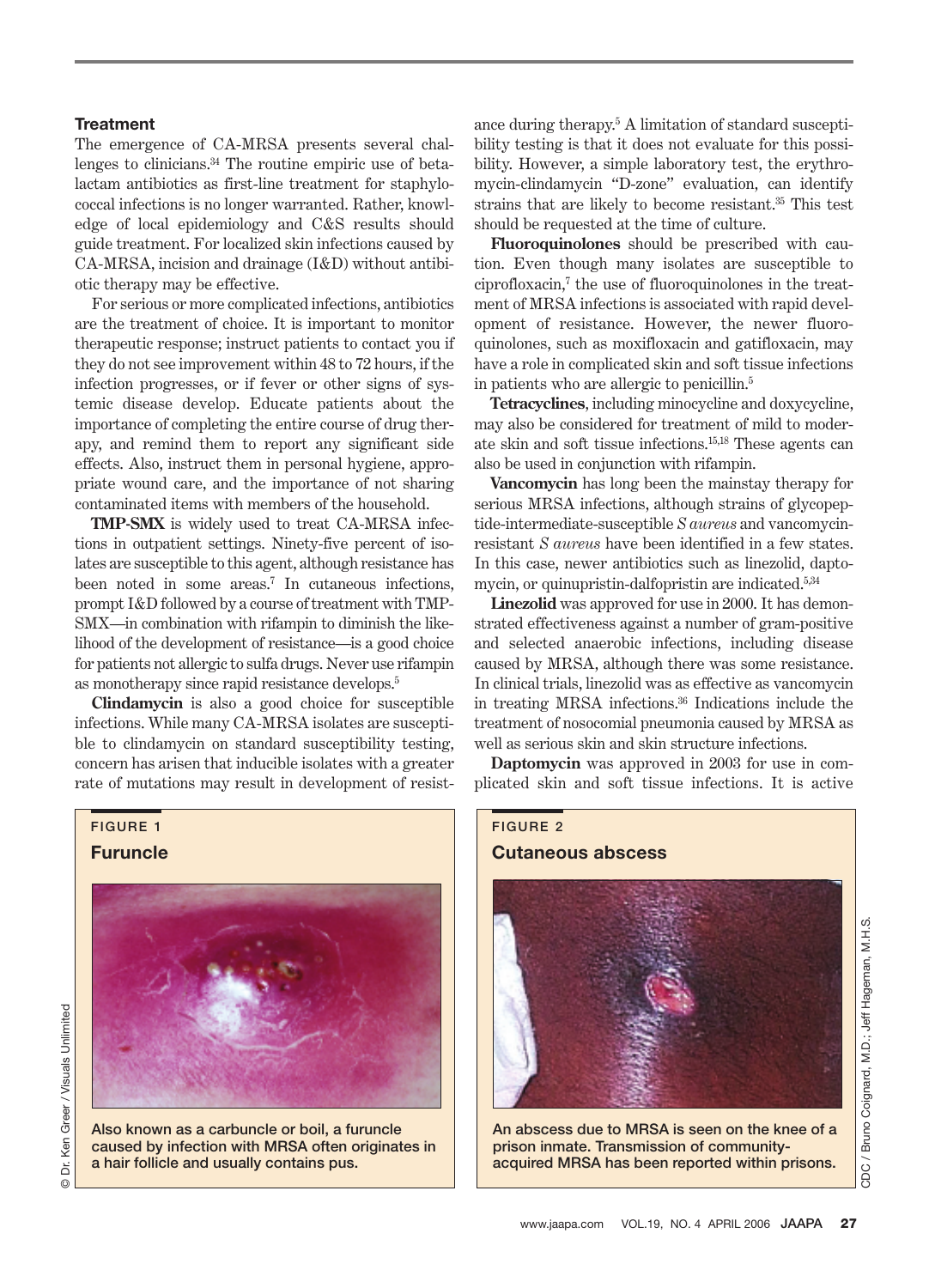#### **TABLE 3**

#### **Risk factors for CA-MRSA infection: The five Cs**

| Contact                                                                                                   | Direct skin-to-skin contact,<br>particularly that which is<br>frequent or abrasive            |  |
|-----------------------------------------------------------------------------------------------------------|-----------------------------------------------------------------------------------------------|--|
| <b>Crowded living</b>                                                                                     | Communal settings such as day                                                                 |  |
| conditions                                                                                                | care centers, jails, shelters                                                                 |  |
| <b>Compromised skin</b>                                                                                   | Scratches, cuts, abrasions,                                                                   |  |
| integrity                                                                                                 | underlying dermatitis                                                                         |  |
| Contaminated                                                                                              | Objects and surfaces that                                                                     |  |
| surfaces and items                                                                                        | may transmit infection                                                                        |  |
| <b>Cleanliness</b>                                                                                        | Lack of optimal personal hygiene,<br>inadequate use of soap,<br>inadequate cleaning practices |  |
| Data from Methicillin-resistant Staphylococcus aureus (MRSA)<br>information for clinicians. <sup>23</sup> |                                                                                               |  |

against multidrug-resistant gram-positive bacteria, including MRSA. While daptomycin is another option for treatment in selected cases, its role in the routine treatment of CA-MRSA infections has not yet been established.5

**Quinupristin-dalfopristin** is approved for use in serious skin and soft tissue infections and has been used successfully against MRSA.<sup>34</sup> However, its use may be limited by a poor tolerability profile.<sup>5</sup>

#### **Preventing infection**

Personal and environmental hygiene measures and judicious, appropriate antibiotic administration are key to controlling the spread of CA-MRSA. Basic personal hygiene, including frequent hand washing—preferably with soap and water or alternatively with an alcoholbased hand sanitizer if obvious contamination is not present—remains a mainstay of infection prevention in both community and institutional settings. Personal items should not be shared; this includes towels, razors, clothing, and uniforms, which may transfer contaminants. Additionally, clothing and linens, particularly those used in sports or other communal activities, should be washed in hot water with laundry soap and dried in a hot dryer, rather than on a line.<sup>37</sup> Patients should observe environmental hygiene, particularly in common areas. They should establish routine cleaning schedules, using commercial disinfectant or bleach (1 tablespoon/quart of water).

For patients with an underlying dermatitis, encourage frequent visual inspection to identify early onset of infection in order to obtain prompt clinical care. All cuts, scrapes, and open wounds should be covered, and patients should discard used bandages appropriately.



© Dr. Barry Slaven / Visuals Unlimited Barry Slaven / Visuals Unlimited ă  $\odot$ 

Patients who present for admission to a hospital or inpatient health care setting should be screened for potential CA-MRSA infection, which may include evaluation for colonization. For those who are infected, isolation is indicated to curtail nosocomial spread and reduce the incidence of CA-MRSA.<sup>38</sup> Additionally, colonized patients scheduled for elective orthopedic procedures or prosthetic implants may need to be decolonized before surgery to decrease the incidence of postoperative infections.<sup>39</sup>

#### **Conclusion**

Antimicrobial resistance is a significant problem. The number of CA-MRSA infections, particularly those not associated with the typical risk factors of nosocomial transmission, has risen dramatically in the past decade, and these infections are likely to present a continuing challenge to clinicians. Prompt recognition of CA-MRSA infection, appropriate use of antibiotics, and institution of consistent prevention measures are essential to curtailing the spread of this disease. **■**

#### **REFERENCES**

- 1. Weber JT, Courvalin P. An emptying quiver: antimicrobial drugs and resistance. *Emerg Infect Dis*. 2005;11(6):791-793.
- 2. Reed SD, Friedman JY, Engemann JJ, et al. Costs and outcomes among hemodialysisdependent patients with methicillin-resistant or methicillin-susceptible *Staphylococcus aureus* bacteremia. *Infect Control Hosp Epidemiol*. 2005;26(2):175-183.
- 3. Chang FY, MacDonald BB, Peacock JE Jr, et al. A prospective multicenter study of *Staphylococcus aureus* bacteremia. Incidence of endocarditis, risk factors for mortality, and clinical impact of methicillin resistance. *Medicine* (Baltimore). 2003;82(5):322-332.
- 4. Said-Salim B, Mathema B, Kreiswirth BN. Community-acquired methicillin-resistant *Staphylococcus aureus*: an emerging pathogen. *Infect Control Hosp Epidemiol*. 2003;24(6):451-455.
- 5. Rybak MJ, LaPlante KL. Community-associated methicillin-resistant *Staphylococcus aureus*: a review. *Pharmacotherapy*. 2005;25(1):74-85.
- 6. Stratton C. New insights on the emergence of resistance in the community. Available at: http://www.medscape.com/viewarticle/419287?src=search. Accessed February 28, 2006.
- 7. Johnson LB, Saravolatz LD. Community-acquired MRSA: current epidemiology and management issues. Available at: http://www.medscape.com/viewarticle/498770. Accessed February 28, 2006.